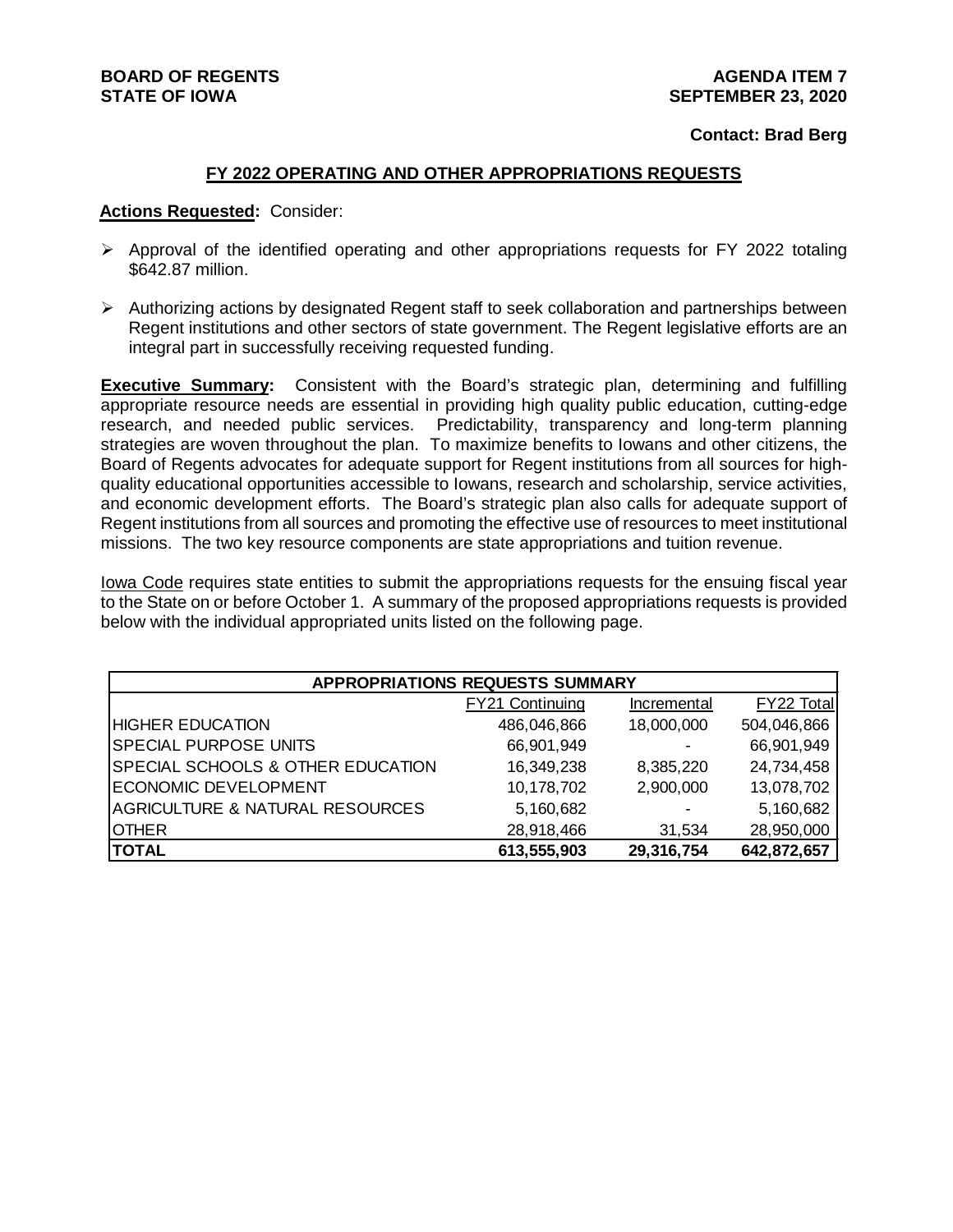| <b>EDUCATION APPROPRIATIONS REQUESTS FY 2022</b>                            |                             |                |                       |  |
|-----------------------------------------------------------------------------|-----------------------------|----------------|-----------------------|--|
| <b>HIGHER EDUCATION</b>                                                     | <b>FY21 Continuing</b>      | Incremental    | <b>FY22 Total</b>     |  |
| SUI - GENERAL UNIVERSITY                                                    | 215,605,480                 | 7,000,000      | 222,605,480           |  |
| ISU - GENERAL UNIVERSITY                                                    | 172, 144, 766               | 7,000,000      | 179, 144, 766         |  |
| UNI - GENERAL UNIVERSITY                                                    | 98,296,620                  | 4,000,000      | 102,296,620           |  |
| <b>SUBTOTAL - HIGHER EDUCATION</b>                                          | 486,046,866                 | 18,000,000     | 504,046,866           |  |
| <b>SPECIAL PURPOSE UNITS</b>                                                |                             |                |                       |  |
| <u>UNIVERSITY OF IOWA</u>                                                   | <b>FY21 Continuing</b>      | Incremental    | FY22 Total            |  |
| OAKDALE CAMPUS                                                              | 2,103,819                   |                | 2,103,819             |  |
| <b>HYGIENIC LABORATORY</b>                                                  | 4,822,610                   |                | 4,822,610             |  |
| <b>FAMILY PRACTICE</b>                                                      | 1,720,598                   |                | 1,720,598             |  |
| SPECIALIZED CHILDREN'S HEALTH                                               | 634,502                     |                | 634,502               |  |
| PRIMARY HEALTH CARE                                                         | 624,374                     |                | 624,374               |  |
| STATE OF IOWA CANCER REGISTRY                                               | 143,410                     |                | 143,410               |  |
| SUBSTANCE ABUSE CONSORTIUM                                                  | 53,427                      |                | 53,427                |  |
| <b>BIOCATALYSIS</b><br><b>BIRTH DEFECTS REGISTRY</b>                        | 696,342<br>36,839           |                | 696,342<br>36,839     |  |
| ONLINE PLACEMENT ACADEMY                                                    | 463,616                     |                | 463,616               |  |
| <b>FLOOD CENTER</b>                                                         | 1,154,593                   |                | 1,154,593             |  |
| WATERMAN NONROFIT RES CENTER                                                | 156,389                     |                | 156,389               |  |
| <u>IOWA STATE UNIVERSITY</u>                                                |                             |                |                       |  |
| AG. EXPERIMENT. STATION                                                     | 29,462,535                  |                | 29,462,535            |  |
| COOP. EXTENSION SERVICE                                                     | 18,007,366                  |                | 18,007,366            |  |
| LIVESTOCK DISEASE RESEARCH                                                  | 170,390                     |                | 170,390               |  |
| UNIVERSITY OF NORTHERN IOWA                                                 |                             |                |                       |  |
| <b>RECYCLING &amp; REUSE</b>                                                | 172,768                     |                | 172,768               |  |
| MATH & SCIENCE (STEM)                                                       | 6,354,848                   |                | 6,354,848             |  |
| <b>REAL ESTATE EDUCATION</b>                                                | 123,523                     |                | 123,523               |  |
| SUBTOTAL - SPECIAL PURPOSE                                                  | 66,901,949                  |                | 66,901,949            |  |
|                                                                             |                             |                |                       |  |
| <b>SPECIAL SCHOOLS</b>                                                      | <b>FY21 Continuing</b>      | Incremental    | FY22 Total            |  |
| IA SCHOOL FOR THE DEAF                                                      | 10,536,171                  | 242,300        | 10,778,471            |  |
| IA BRAILLE & SIGHT SAVING SCHOOL                                            | 4,434,459                   | 102,000        | 4,536,459             |  |
| <b>SUBTOTAL - SPECIAL SCHOOLS</b>                                           | 14,970,630                  | 344,300        | 15,314,930            |  |
|                                                                             |                             |                |                       |  |
|                                                                             |                             |                |                       |  |
| <b>OTHER</b>                                                                | <b>FY21 Continuing</b>      | Incremental    | FY22 Total            |  |
| NEW: RESTORATION OF \$8M CUT<br>REGIONAL STUDY CENTER                       | 268,297                     | 8,000,000      | 8,000,000<br>268,297  |  |
| <b>BOARD OF REGENTS OFFICE</b>                                              | 764,642                     |                | 764,642               |  |
| IOWA PUBLIC RADIO                                                           | 345,669                     | 40,920         | 386,589               |  |
| <b>SUBTOTAL - OTHER</b>                                                     | 1,378,608                   | 8,040,920      | 9,419,528             |  |
| <b>TOTAL EDUCATION APPROPRIATIONS</b>                                       | 569,298,053                 |                |                       |  |
|                                                                             |                             | 26,385,220     | 595,683,273           |  |
| ECONOMIC DEVELOPMENT APPROPRIATIONS                                         |                             |                |                       |  |
| SUI - ECONOMIC DEVELOPMENT                                                  | FY21 Continuing<br>209,279  | Incremental    | FY22 Total<br>209,279 |  |
| SUI - ENTREPRENEURSHIP                                                      | 2,000,000                   |                | 2,000,000             |  |
| SUI - BIOSCIENCES INNOVATION                                                | 271,095                     | 725,000        | 996,095               |  |
| <b>ISU - ECONOMIC DEVELOPMENT</b>                                           | 2,424,302                   |                | 2,424,302             |  |
| ISU - BIOSCIENCES INNOVATION                                                | 813,286                     | 2,175,000      | 2,988,286             |  |
| UNI - ECONOMIC DEVELOPMENT                                                  | 1,066,419                   |                | 1,066,419             |  |
| UNI - ADDITIVE MANUFACTURING                                                | 394,321                     |                | 394,321               |  |
| ALL - INNOVATION FUND                                                       | 3,000,000                   |                | 3,000,000             |  |
| TOTAL ECON DEV APPROPRIATIONS                                               | 10,178,702                  | 2,900,000      | 13,078,702            |  |
| AGRICULTURAL & NATURAL RESOURCE APPROPRIATIONS                              | FY21 Continuing             | Incremental    | FY22 Total            |  |
| ISU - VET DIAGNOSTIC LAB                                                    | 4,337,528                   |                | 4,337,528             |  |
| SUI - AG SAFETY & HEALTH (I-CASH)                                           | 128,154                     |                | 128,154               |  |
| SUI - GEOGRAPHICAL & WATER SURVEY                                           | 200,000                     |                | 200,000               |  |
| SUI - WATER RESOURCE MGMT                                                   | 495,000                     |                | 495,000               |  |
| TOTAL AG APPROPRIATIONS                                                     | 5,160,682                   | $\blacksquare$ | 5,160,682             |  |
|                                                                             | <b>OTHER APPROPRIATIONS</b> |                |                       |  |
|                                                                             | <b>FY21 Continuing</b>      | Incremental    | FY22 Total            |  |
| ALL - TUITION REPLACEMENT                                                   | 28,268,466                  | (168, 466)     | 28,100,000            |  |
| SUI - UIHC PYSCH RESIDENCIES (w/ DPH)<br>ISU -MIDWEST GRAPE & WINE-STANDING | 400,000<br>250,000          | 200,000        | 600,000<br>250,000    |  |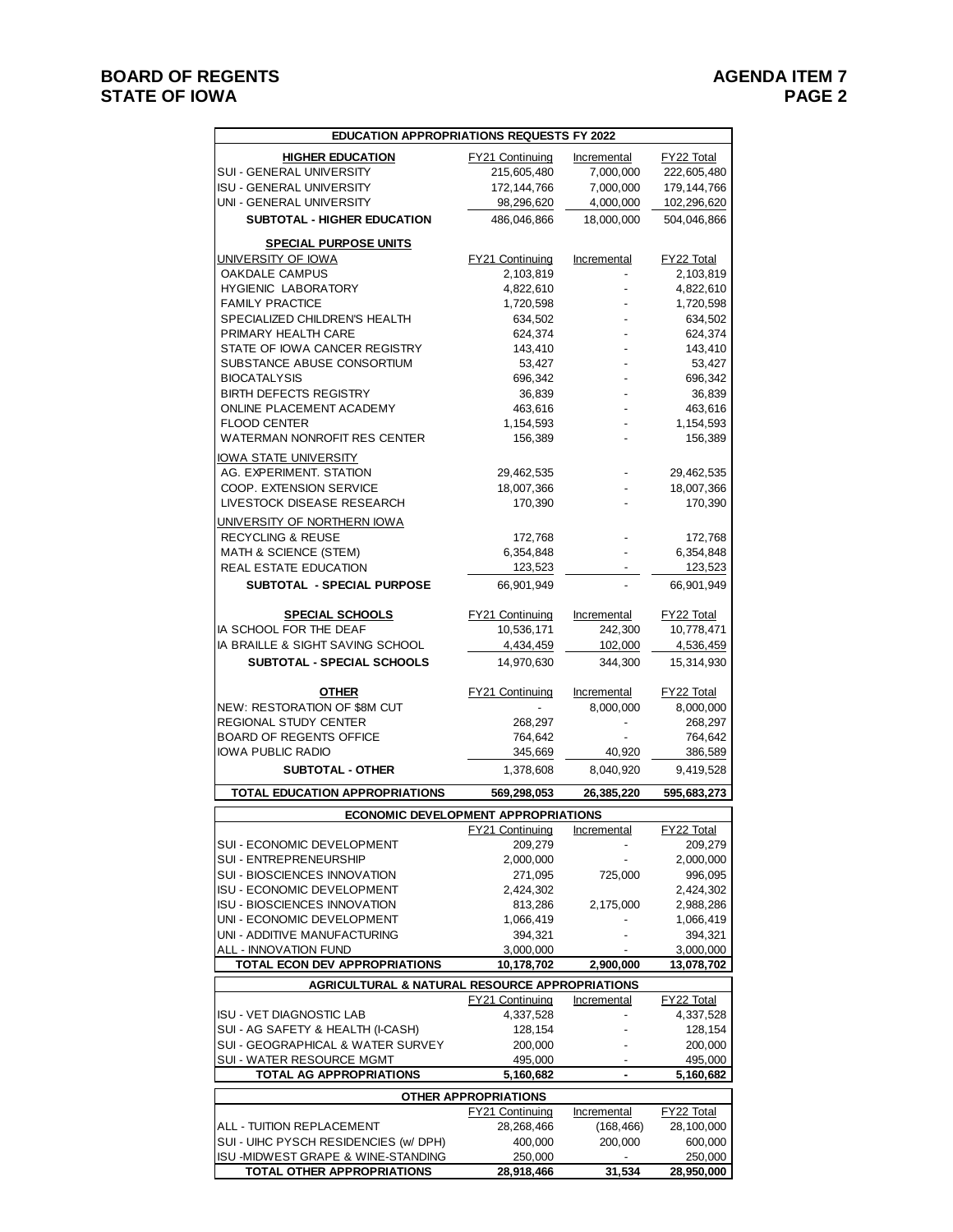# HIGHER EDUCATION GENERAL UNIVERSITY APPROPRIATIONS REQUEST........... \$504.05M

Consistent with the Board's strategic plan, determining and fulfilling appropriate resource needs are essential in providing high quality public education, cutting-edge research, and needed public services. State appropriations are one of two primary sources of core operating funds supporting higher education. Regent operating appropriations for FY 2021 were cut \$8M when compared to the previous year which were largely absorbed by the general university appropriations. State funding levels for higher education remain significantly less than FY 2009 amounts. Looking farther back, higher education appropriations for FY 2021 are \$63 million less than in FY 2001.



The FY 2022 higher education requests provided on page 2 totals \$504.05 million and includes:

- Continuation of FY 2021 recurring appropriations totaling \$486.05 million.
- Incremental funding of \$18.0 million.

Driving additional resources to the classroom and overall student experience is critical to improving student outcomes. Student recruitment and retention, in combination with predictable and sustained state support, create an environment where students and families have better information to plan for college. Years of declining state appropriations have resulted in significant resource constraints, and hampered attempts to provide predictability.

The incremental funding would be dedicated to support student financial aid, equipping additional classrooms for both local and distant on-line/hybrid two-way teaching environments, and for costs associated with making additional classes/programs online capable.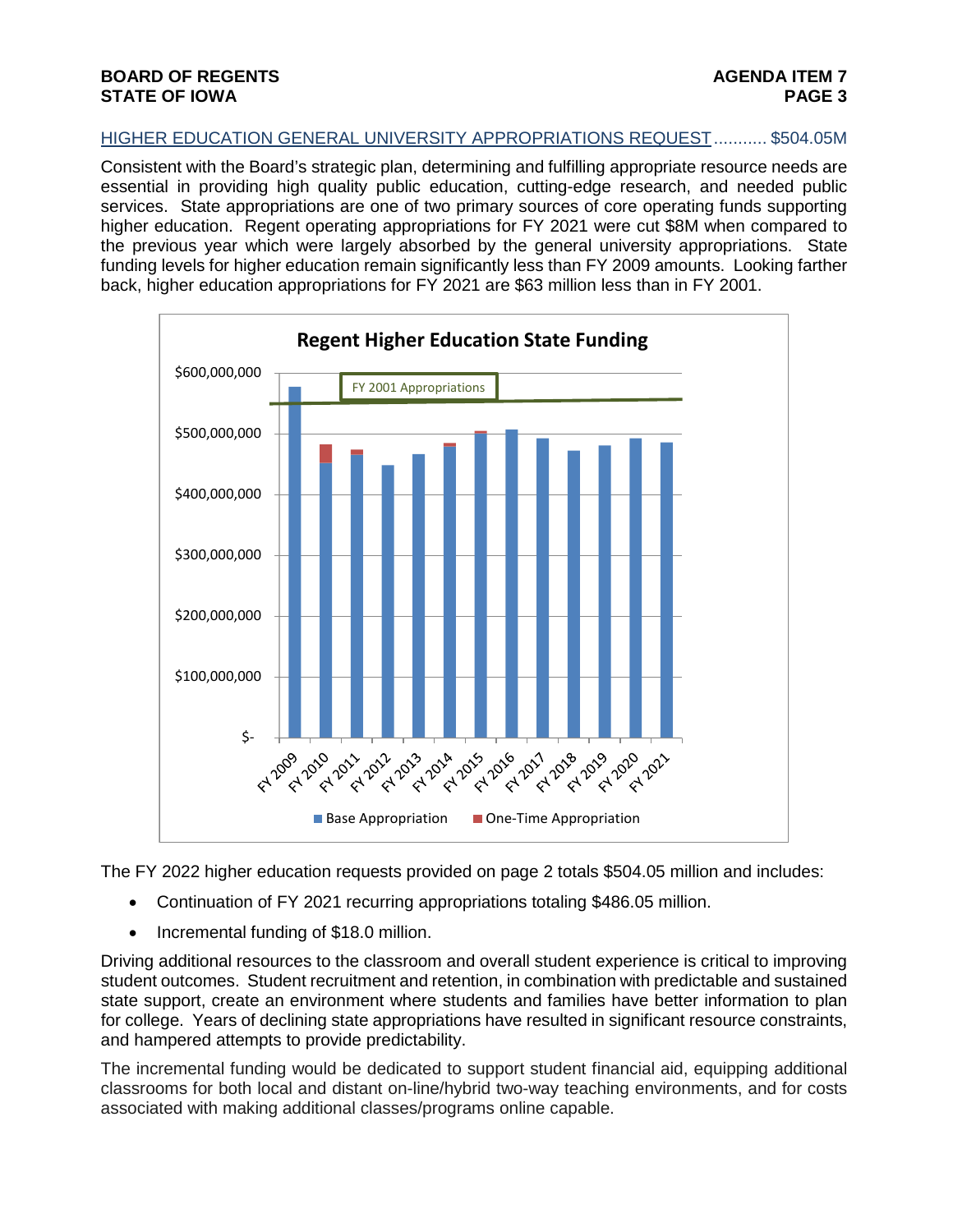The State of Iowa has no financial aid funding designated solely for students attending Iowa's public universities. Currently, students attending one of the Regent universities may apply for aid through programs available to all sectors, including the All Iowa Opportunity Scholarship (total FY 2021 appropriation of \$3.0 million), and the Iowa National Guard Educational Assistance Program (total FY 2021 appropriation of \$4.7 million). According to the College Student Aid Commission's Condition of Higher Education in Iowa 2020 report, the State of Iowa provides 78% of its need-based aid to students attending private colleges, 15% to community college students, and 6% to public university students. Iowa is last among all states in the percent of need-based aid provided to students attending public colleges and universities.

The pandemic dictated that the institutions analyze and assess the effectiveness of existing technologies and make rapid adjustments, some of these adjustments were temporary and not ideal for sustained online teaching. The nature of the various course offerings may alter the equipment necessary and thereby the cost of necessary equipment. This may include screen captures, document cameras, white board capture, microphones and other media devices. Other cost considerations include software licenses and contractor installation.

The Board's policy charges the universities to provide outreach services to students beyond the boundaries of campus to the extent that resources allow. Resource constraints limit capacity to meet compelling education needs evident in the state and beyond. Additional resources are needed to foster innovation and remove barriers to expand educational access to more areas of study. This investment would enable the universities to modernize and expand their online portfolios.

### HIGHER EDUCATION LEGISLATIVE SPECIAL PURPOSE APPROPRIATIONS REQUEST... \$66.90M

These appropriations support specific units/programs at each institution that provide services statewide. The appropriation requests for each individual special purpose unit is provided on page 2. State funding for most of these units continues to be 14%-20% less than FY 2009 amounts. With the exception of the State Hygienic Laboratory, the special purpose unit appropriations were cut a pro rata share of the \$8 million reduction for FY 2021. While these units have a far-reaching impact and additional funding is needed to maintain the quality work they do for Iowans, no incremental funding for FY 2022 is requested. The total special purpose request totaling \$66.90 million equals that appropriated for FY 2021.

# SPECIAL SCHOOL EDUCATION OPERATING APPROPRIATIONS REQUEST .............. \$15.31M

The funding request for the two special schools, Iowa School for the Deaf (ISD) and Iowa's Educational Services for the Blind and Visually Impaired (IESBVI; previously known as the Iowa Braille and Sight Saving School) provides resources for them to provide high quality, individualized instructional opportunities to children and youth who are deaf or hard-of-hearing and to those who are blind or visually impaired. ISD and IESBVI rely heavily on state funding for their operations. The Special Schools' request to maintain parity with funding for K-12 public schools includes the continuation of the FY 2021 recurring appropriations totaling \$14.97 million for operations, and incremental funding of \$242,300 for ISD and \$102,000 for IESBVI.

The requested increase will support the core programming for students who are blind or deaf in Iowa through the defined service delivery model currently being used, by ensuring:

- Full implementation of students Individual Education Program in cooperation with the local school districts and Area Education Agencies.
- Achievement of benchmarks for reading in grades K through 3 for students served by IESBVI.
- Measurable growth toward grade level benchmarks in reading and mathematics for students in grades 3 through 11 at ISD.
- Programs and activities that support instruction of the Expanded Core Curriculum
- Access to appropriate transition programming that meets the unique needs of deaf and blind students.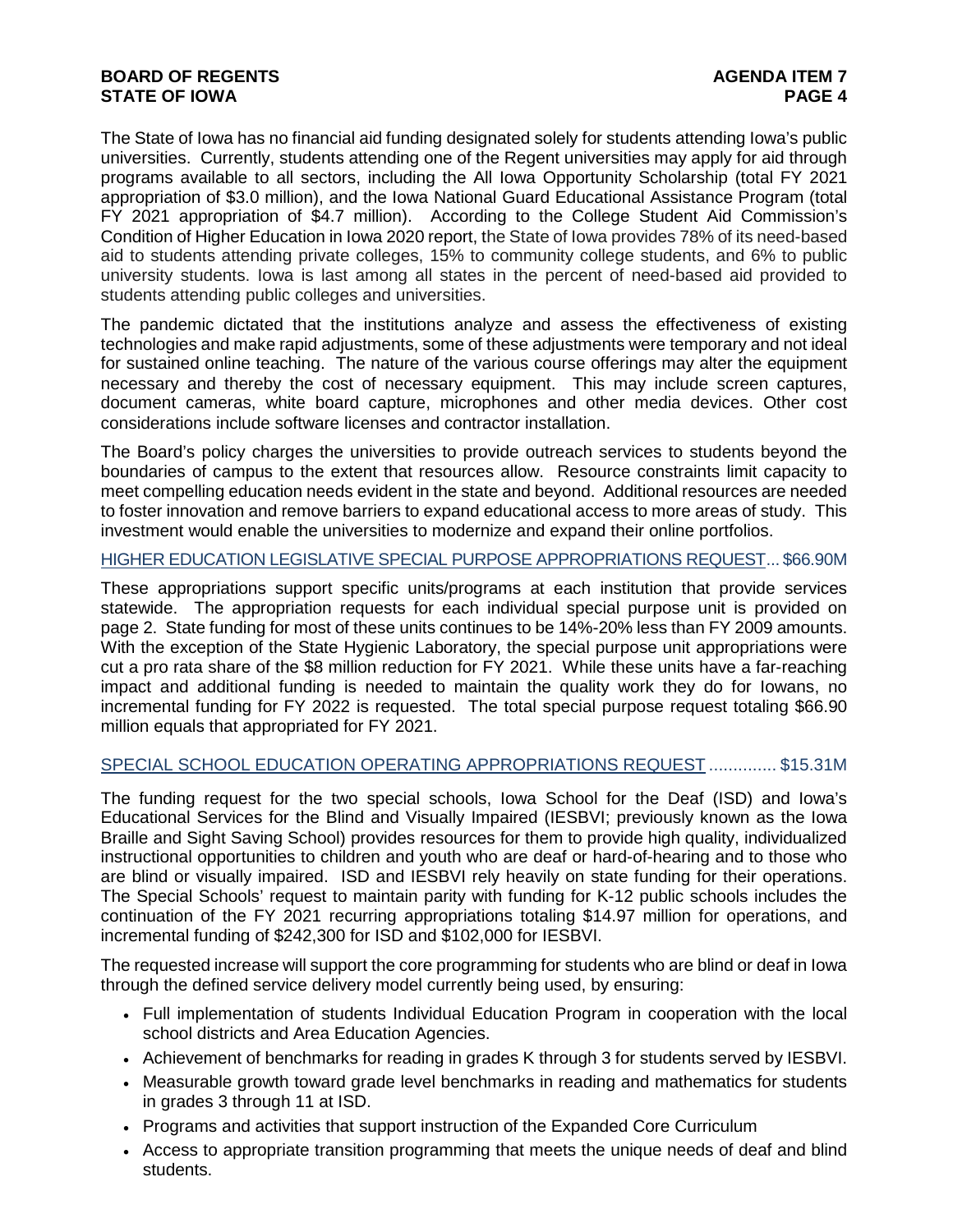- Operation of safe and efficient facilities for education and residential services on the ISD campus.
- Access to a language rich environment, including American Sign Language and instruction of Braille to meet the communication needs of students who are deaf or blind.

## OTHER EDUCATION APPROPRIATIONS ......................................................................... \$9.38M

Restoration of \$8M Cut – The 2020 General Assembly cut Regent operating appropriations by a total of \$8M to be applied in a manner determined by the Board. In July 2020, the approved a proportional cut allocation to all state general fund appropriations with the exception of Hygienic Laboratory and the Special Schools. This request would restore the cuts realized for FY 2021.

Regional Study Center – Flat funding of \$268,297 is requested for the continued operation and outreach efforts to students across the state at the Western Iowa Regents Resource Center

Board of Regents Office –The FY 2022 appropriation request for the Board Office is \$764,642 and remains flat with FY 2021 funding levels.

Iowa Public Radio - IPR was created by the Board of Regents in 2004 to manage the public radio stations licensed to ISU, UNI and SUI. The requested increase of \$40,920 for FY 2022 would restore state support to FY 2017 levels. The additional funding is needed for higher programming fees, utilities, facility costs, and other operating expenses.

#### ECONOMIC DEVELOPMENT APPROPRIATIONS REQUEST ......................................... \$13.08M

The economic development funding provided by the State of Iowa for the Regent institutions over the years has been critical to efforts in supporting the formation and growth of entrepreneurship educational activities, assistance to startup and existing Iowa companies, and faculty and student awareness of entrepreneurism and economic development. The translation of university innovations and technologies has proven to be critical and a driving force for innovation and job creation. More importantly, it is essential for the long-term growth of a sustainable, innovative economy that will position Iowa to be competitive in a global market.

Economic Development units included in the funding request include the SUI's Entrepreneurship and Economic Growth Initiative, the Center for Advanced Drug Development (CADD), the University of Iowa Research Park (UIRP) and the BioVentures Center (formerly Technology Innovation Center); ISU's Center for Industrial Research and Service Technology Assistance Program (formerly Institute for Physical Research and Technology), the Research Park, and the Small Business Development Centers; UNI's Institute for Decision Making, Metal Casting Center, MyEntreNet, and Advance Iowa (Economic Gardening).

In addition to the economic development units described above, the Regents Innovation Fund request includes recurring appropriations of \$3.0 million. The Fund leverages private and federal funds resulting in expanded economic development initiatives and enhanced programming for technology transfer, business incubation, and entrepreneurship at the public universities. State funds are matched by equal university financial commitments to maximize the impact of programs and services supported by this request.

Biosciences are critical to Iowa's economy and are vital to the state's future economic development and growth. In the TEConomy report released by the Governor, four bioscience platforms were identified where Iowa has the greatest likelihood of achieving a differentiated leadership position to grow and diversify the state's economy:

- Biobased chemicals (ISU)
- Digital and precision agriculture (ISU)
- Vaccines and immunotherapeutics (ISU)
- Medical devices (SUI)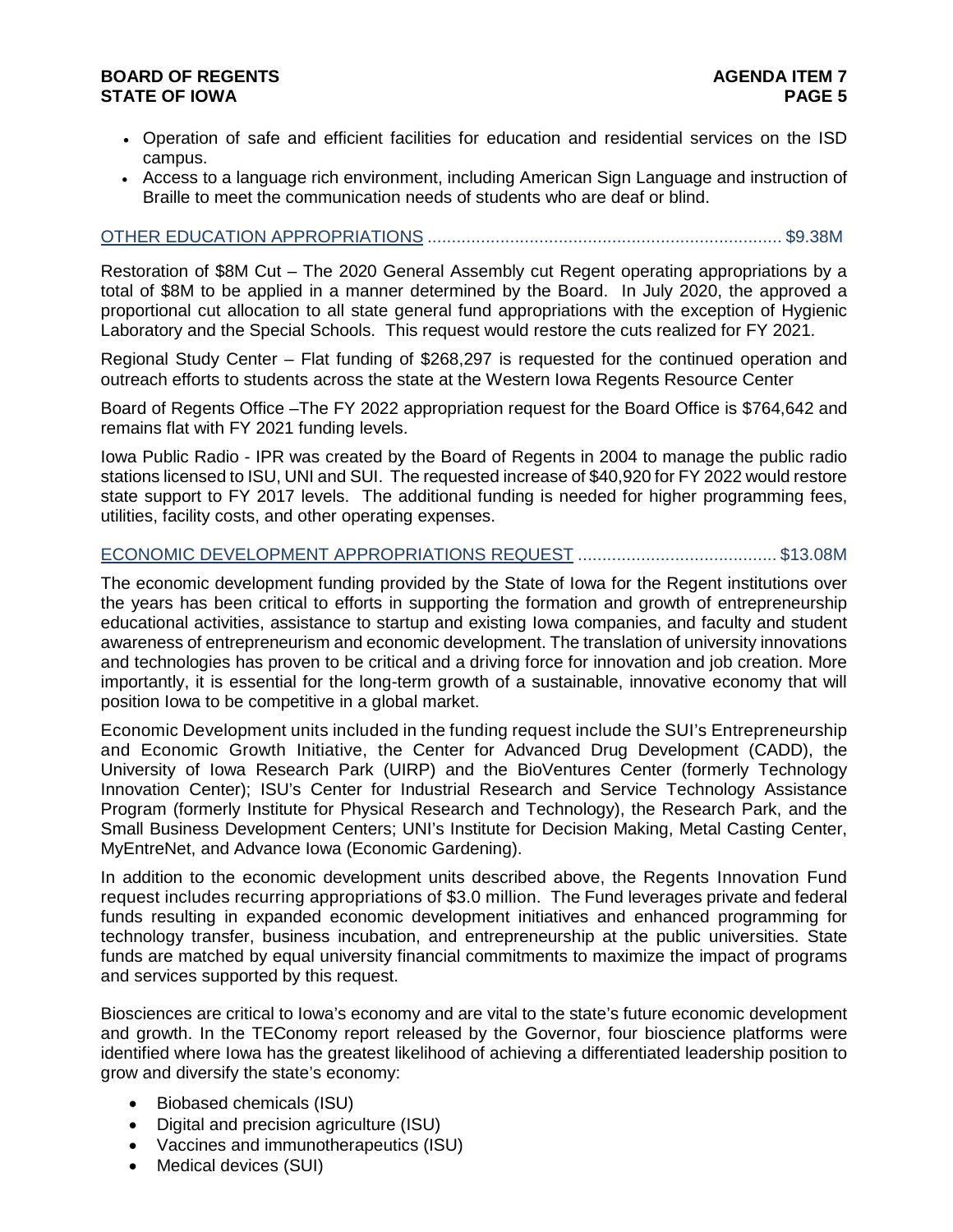The State of Iowa's plan for growing the bioscience sector involved the Iowa Economic Development Authority (IEDA) establishing the Iowa Biosciences Development Center (IBDC) for coordinating activities, combined with a strategy to minimize ecosystem costs by leveraging existing assets for technology transfer at ISU and SUI.

For FY 2020, ISU and SUI requested a combined \$4 million in recurring state appropriations to work with IEDA and create an innovation ecosystem for the four Iowa bioscience platforms (\$1 million per platform), leveraging their research strengths and leadership in the field to enable accelerated technology transfer and workforce development in these four platform areas. The state partially funded the request at \$1.1 million beginning in FY 2020 (\$875K for ISU; \$275K for SUI). The appropriation amounts for FY 2021 were slightly less after receiving a pro rata share of the \$8M cut to the Regent operating appropriations.

The FY2021 appropriation was matched by a one-time contribution of \$750K from the Iowa Innovation Corporation (IIC), the organization charged by the Iowa Economic Development Authority with overall leadership of the bioscience economic development effort.

With this combined funding, ISU is:

- Continuing and expanding upon the work initiated in FY2020 in the *Biobased Products*  platform, which focused on development of new industry collaborations and support of new startups. Dr. Sundeep Vani, hired in Oct. 2019 as the *Biobased Products* Chief Technology Officer (CTO), continues in this role.
- Hiring CTOs for the *Digital and Precision Agriculture* and the *Vaccines and Immunotherapeutics* platforms. These CTOs will work with innovators in their platforms from ISU and around the state to prioritize and accelerate transfer of new platform technologies to the commercial sector, and build strong industry-university partnerships.
- Initiate or expand seed grant programs in the *Digital and Precision Agriculture* and *Vaccines and Immunotherapeutics* platforms. The focus of these efforts is to create new industryuniversity collaborations – with companies that are either headquartered or have significant footprints within Iowa – on projects offering the potential to positively impact economic growth in the state. These programs will build on the model launched last year for the *Biobased Products* and *Vaccines and Immunotherapeutics* platforms.

The incremental FY 2022 request of \$2.175M for ISU's bioscience platforms will enable maintenance of all programs and staff currently in place, enhance and expand industry-university collaborations and boost technology transfer and intellectual property capacities.

Without the resources from the state, focused on implementing the goals of the TEConomy report, these initiatives would not be moving forward. The universities are confident that continued investment in these strategies will pay off for the State of Iowa.

In addition, ISU has applied for National Science Foundation funding. The \$20 million application, if awarded, will support *Biobased Chemicals and Products* technology development and transfer, workforce and economic development. The project team involves ISU, SUI, UNI and Dordt University and would also engage private and community colleges, K-12 STEM education and industry partners within the state.

Significant initial progress was made in the *Biobased Products* platform last year. This year's funding – matched with IIC support – will enable us to create similar momentum within the *Vaccines and Immunotherapeutics* and *Precision and Digital Agriculture* categories. Additional ongoing funding is needed, to not only sustain, but build on the momentum that has been established for these research-based economic development initiatives.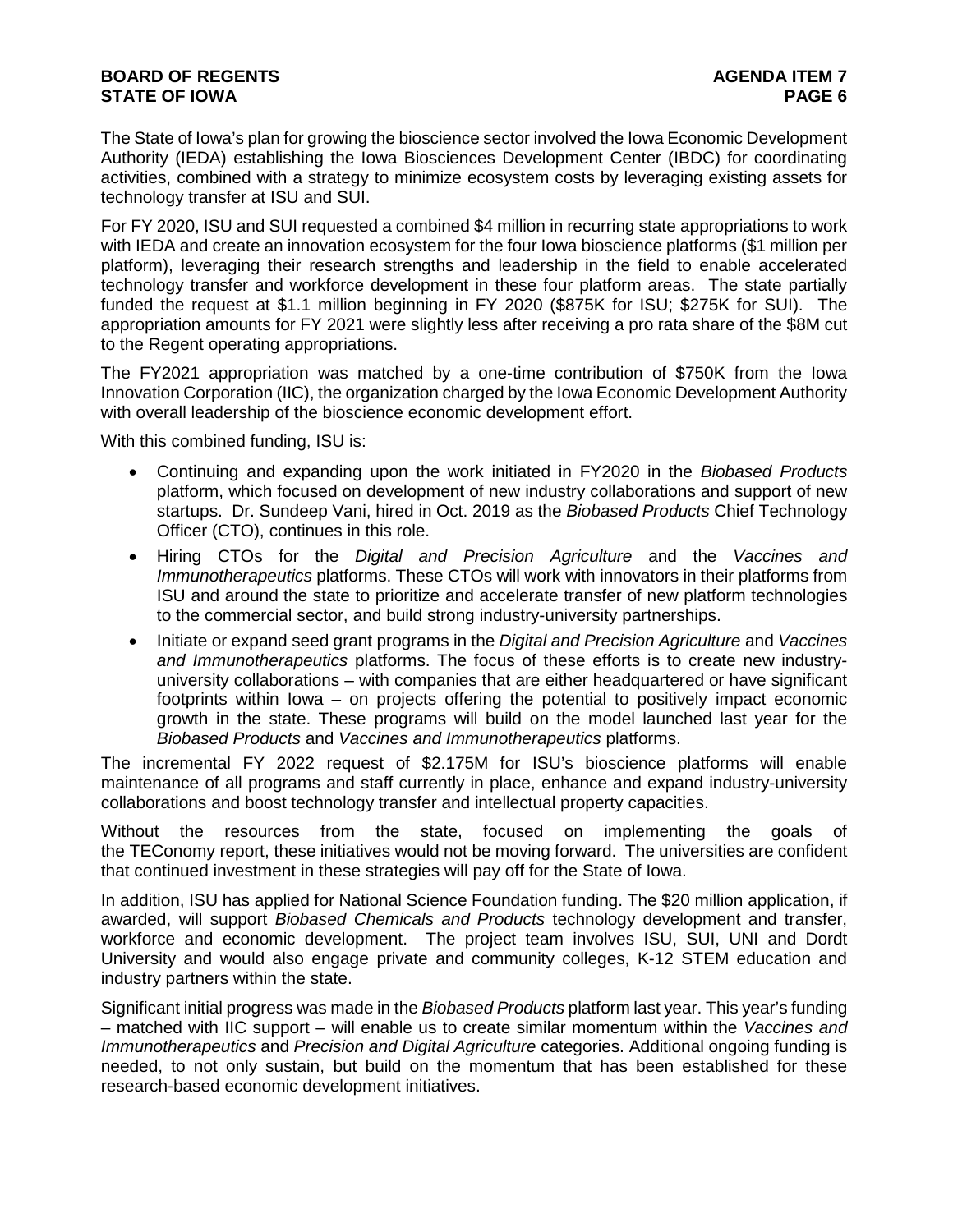The *Medical Device* platform at SUI focuses on efforts to accelerate medical devise start-ups, licensing of devices and diagnostic technologies, support for entrepreneurs, and workforce development to fill unmet needs in healthcare.

Under direction of the Chief Innovation Officer, four key areas of development were outlined in FY2020. Current appropriations of approximately \$275,000 for the *Medical Device* platform allowed for significant growth to occur, including attracting nearly \$700k worth of supplemental support to drive these foundational initiatives.

- Protostudios Protostudios is a state-of-the-art rapid-prototyping service with locations in the MERGE co-working labs in downtown Iowa City, Van Allen Hall, and a newly opened facility in the UI Hospitals and Clinics (UIHC). Protostudios contracts with innovators to develop fully functional prototypes, largely in the field of medical devices. A Medical Printing Bureau was established in the spring/summer 2020 at UIHC. Protostudios built upon the initial \$1.5M grant from IEDA with an additional \$0.5 million grant from IEDA to purchase another stateof-the-art 3D printer that will support medical device innovation across the state by providing human organs and anatomical models on which innovators may test their devices. With additional support, Protostudios would enhance its design and technical capabilities by engaging additional expertise as more medical innovators come forward.
- MADE The presence of Protostudios has allowed the SUI to create a one of a kind program –MADE, a student managed manufacturing and e-commerce initiative whose mission is to encourage and facilitate innovative, needs based products reaching the market with the twin goals of solving problems and enhancing economic development. The advent of COVID presented a unique need-based opportunity for MADE. Working with Protostudios, biomedical engineering and UIHC faculty, MADE supported the development of a face shield, an N95 mask with disposable cartridges, and a method for safely connecting multiple patients to a single ventilator. Additional funding allows for expansion of the MADE product line by engaging more faculty innovators in targeted areas of Dentistry, nursing and CCOM and support needed external marketing and ecommerce.
- Concierge Service The primary unmet need for entrepreneurs and innovators was the need for a one stop shop capable of coordinating and connecting the right resources at the right moment in development. A concierge service capable of connecting innovators to technical expertise, regulatory and legal support, industry talent and capital, and like-minded individuals on campus is essential. The SUI Innovation team won a \$100,000 grant from the Kauffman Foundation, in partnership with the University of Missouri, to survey faculty attitudes and determine best practices for commercialization programs. With additional funding, the concierge service can be scaled to establish a "virtual front door" and database of services.
- Expert Advisory Council The SUI is assembling a world class group of medical device executive advisors and venture capitalists to vet, mentor, support and in some cases invest in our entrepreneurs. Core to success is creating a vehicle for industry execs meet with our entrepreneurs and researchers, and to engage their wisdom and experience consistently over time. Additional funding would be used to fortify this voluntary network of individuals external to Iowa, many with no homegrown connection.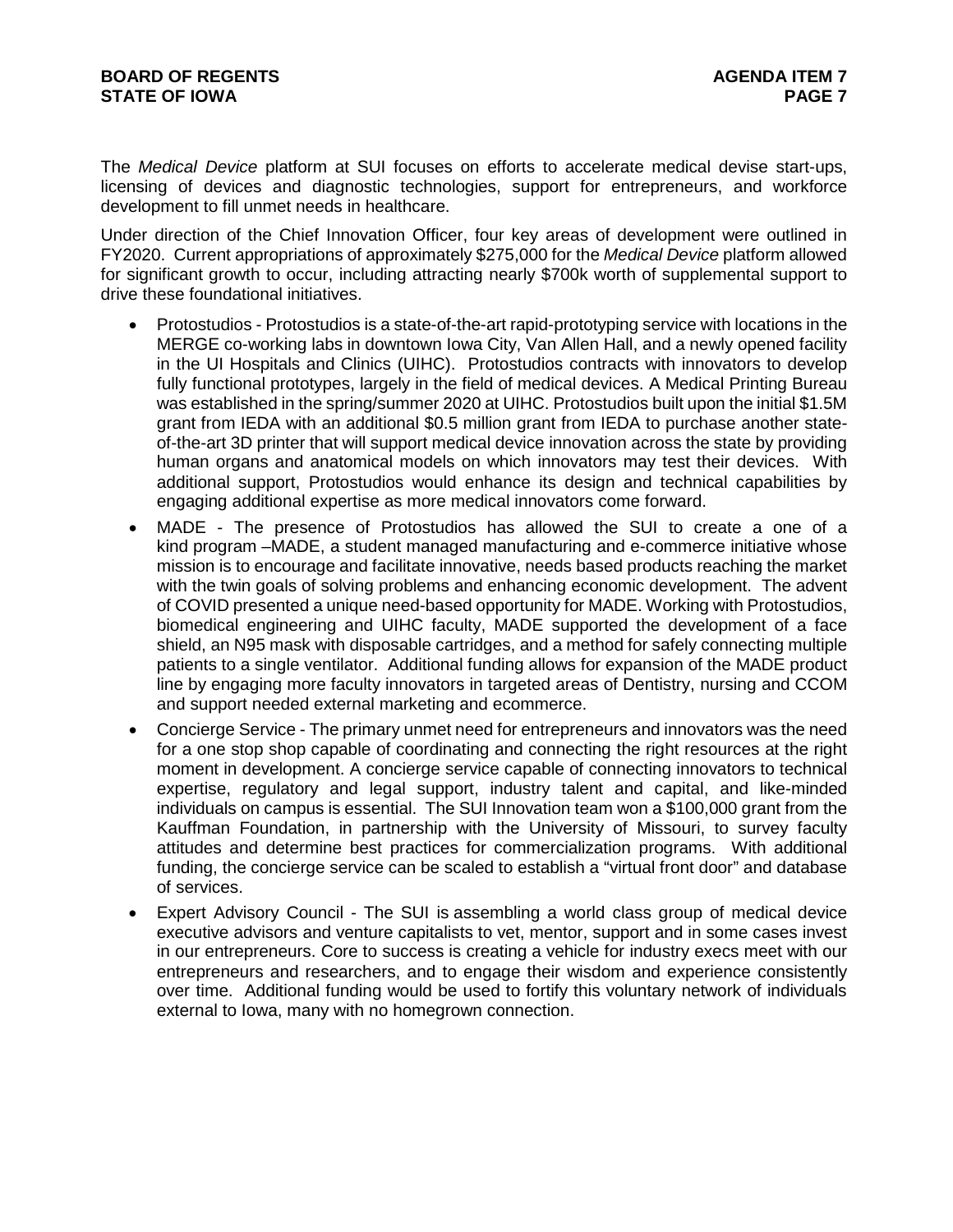## AGRICULTURAL & NATURAL RESOURCES APPROPRIATIONS REQUEST .................. \$5.16M

Iowa agriculture is highly dependent on trade. A highly capable veterinary diagnostic laboratory is critical to documenting disease status to qualify animals and animal products for export and to keep diseases from entering the United States.

Iowa State's Veterinary Diagnostic Laboratory (VDL) processes approximately 85,000 cases from livestock and poultry producers and pet owners in Iowa and from across the country, and conducts about 1.25 million tests each year. The laboratory is essential in providing the diagnostic testing and information to continue current exports and develop new export markets for Iowa livestock and animal protein products.

The Iowa Legislature currently provides \$4.3 million in funding to supplement, sustain, and advance the capabilities and services that the ISU VDL provides.

In addition, the State currently appropriates \$0.8M to SUI for the Geographical and Water Survey, Water Resource Management, and to support the Iowa Center for Agricultural Safety and Health. Flat-funding for these programs is included in the FY 2022 request.

# OTHER APPROPRIATIONS REQUESTS………………………………………………..……..\$28.95M

Tuition Replacement - The 1969 General Assembly passed legislation (lowa Code 262A) permitting the issuance of Academic Building Revenue bonds to fund capital projects at the Regent universities. The bonding program has enabled the Regents to finance critical academic construction needs at Iowa's public universities through the public sale of long-term bonds. The issuance of these bonds requires approval of the General Assembly and the Governor. Tuition revenue is pledged to pay the principal and interest on the bonds and the tuition replacement appropriation replaces that revenue. Tuition replacement appropriations represent an ongoing commitment of the state to meet the debt service cost of Academic Building Revenue bonds.

The tuition replacement request is \$28.1 million for FY 2022 and is typically funded from the Rebuild Iowa Infrastructure Fund.

UI Psychiatric Residencies: The state of Iowa is currently working to address the mental health crisis. Key to the effort is increasing access to mental health professionals. However, practicing psychiatrists in Iowa are down 3.5% since 2007. In recent years, several Iowa hospitals have closed their mental health units due to a lack of qualified staff, including psychiatrists. Nationally, Iowa consistently ranks near the bottom in the numbers of psychiatrists per capita with 40% fewer psychiatrists than the national average. There is a need to increase the number of psychiatry residency program positions.

Beginning in FY 2020, UI Health Care received \$400,000 through the Iowa Department of Public Health for four new residency training positions to create a Community Psychiatry Track (CPT) within the University of Iowa Psychiatry Residency Program. The CPT residents work in under-served areas of Iowa. The request for FY 2022 includes an additional \$200,000 for two new residencies in the program.